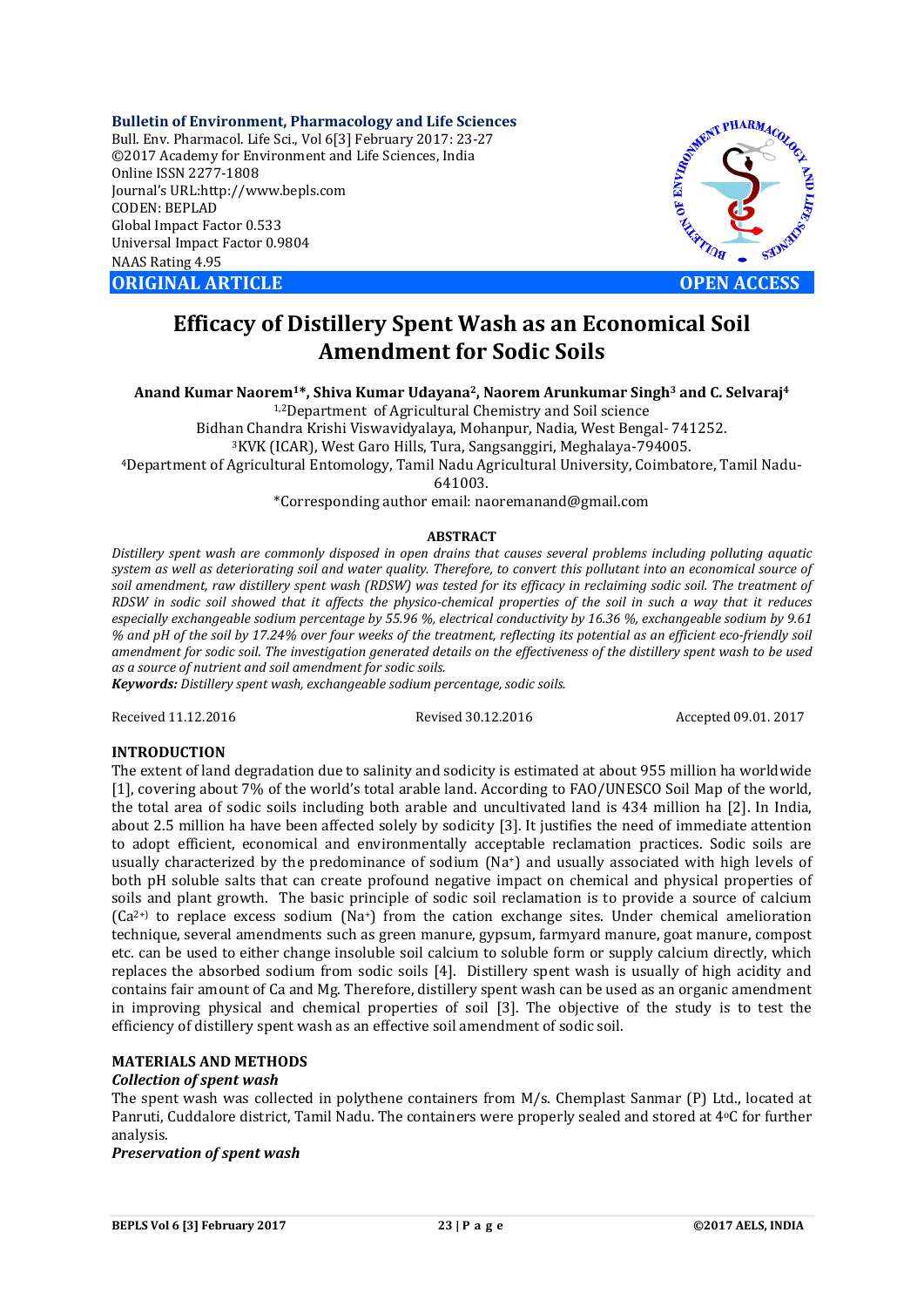Samples for the estimation of microbial dynamics were collected in 250 ml sterilized bottles. The sampling bottles were closed with ground glass stoppers having an overlapping rim. The stoppers were relaxed by intervening strip of papers to prevent breakage during sterilization. The bottles were protected by covering with aluminum foil and sterilized in an autoclave at 20 psi for 15 minutes. The bottles were opened only at the time of sampling.

The samples for the analysis of dissolved oxygen content were added with one ml of manganese sulphate and one ml of potassium iodide solution as given in the procedure for the estimation of dissolved oxygen. Samples for the determination of Biological Oxygen Demand (BOD) were preserved by adding five ml of washed chloroform (chloroform and distilled water were taken in a separating funnel, shaken well, and the water layer was discarded) per litre of the sample.

#### *Setting up the experiment*

The soil samples were collected from different blocks of ADAC & RI, Trichy and were dried, processed, sieved filled in the pipes. For columnar study, PVC pipes of length 50 cm and diameter 7 cm were used. One end of the pipe was covered with a wire mesh and then through the other end first it was filled by gravel, then the soil was filled for a height of 30 cm and the amendments were added (5 cm) and the pipe was fitted to a wall. Then the other end of the pipe was fitted with a funnel to facilitate the collection of leachate. Then beakers were kept below the funnel for collecting the leachate. The raw distillery spent wash was not applied in dilution because dilution may reduce its acidity effect in reclaiming sodic soil.The leachates were collected at weekly intervals and their physico-chemical properties were analyzed.

## *Physico-chemical analysis of soil and spent wash*

The physico-chemical properties of spent wash sample and soil sample were analysed on the basis of standard methods given by APHA, 1992. The change in physico-chemical properties of the soil samples were observed and analysed for 4 weeks in one week interval. Exchangeable cations (K, Mg, Ca) were extracted with 1 M NH4OAc (pH 7.0) and analyzed by atomic absorption spectrophotometer. The biological oxygen demand (BOD) of sewage water was estimated using Winkler method [5] and chemical oxygen demand (COD) by using reflux method [6]. Total dissolved and suspended solids (mg/L) were measured as per the method given by APHA [15]. Exchangeable sodium percentage (%) is calculated using the formula:

Exchangeable Sodium Percentage = Exchangeable  $\{(Na)/(Ca + Mg + K + Na)\}\times 100$ 

## **RESULTS AND DISCUSSION**

## *Physico-chemical analysis of the experimental soil*

Chemical characteristics of experimental soils before the addition DRSW such as pH (1:2 sample:water suspension), electrical conductivity (EC), the amount of organic carbon, available nitrogen (N), available phosphorous (P), available potassium (K), exchangeable calcium (Ca), exchangeable magnesium (Mg) and exchangeable sodium content (Na) were analyzed and tabulated (Table 1). The exchangeable sodium percentage of the experimental soil was found to be 21.12 % which is high enough to be classified under sodic soil as 15% ESP is the threshold limit (Richards, 1954). The high pH of the soil (8.7) and high EC (0.45 dSm-1) add to the justification of sodicity property of the experimental soil.

## *Physico-chemical analysis of the distillery spent wash sample:*

Physico-chemical composition of the distillery raw spent wash (DRSW) sample such as pH(1:2 sample:water suspension), electrical conductivity (EC), total solids (TS), total dissolved solids (TDS), total suspended solids (TSS), chemical oxygen demand (COD), biological oxygen demand (BOD) and organic carbon content were analyzed and tabulated (Table 2). Amount of total nitrogen, total phosphorus, total potassium, total calcium, total magnesium and total sodium contents are also presented (Table-2). The physico-chemical characteristics of the DRSW are given in Table 2. The DRSW is dark brown in colour with an unpleasant odour like that of caramelised sugar. The dark colour may be attributed to the presence of the reaction products of sugar amine condensation known as melanoidin [3]**.** Odourous compounds from distillery waste water mainly consist of volatile fatty acids such as butyric and valeric acids that have a high odour index. Distillery has distinct organic compositions. Various anaerobic bacteria ferment these compounds and generate products such as volatile fatty acids for example glycerol is fermented into butyric acid by clostridium butyricum [7]. Thiyagarajan [8] had reported the presence of skatole, indole and other sulphur compounds that are not completely decomposed by yeast or methane bacteria. This may be the primary cause of the unpleasant odour of the DRSW sample. The pH of the DRSW was found to be acidic (4.1), which may form the basic theory in using DRSW for reclamation of sodic soils. Among the total nutrients analysed, total potassium (12,378 mg L-1) was present in larger amount than total calcium (4050 mg L<sup>-1</sup>), total nitrogen (2800 mg L<sup>-1</sup>), total magnesium (1800 mg L<sup>-1</sup>) and total sodium (570 mg L<sup>-1</sup>). The high EC of DRSW sample (27.2 dSm<sup>-1</sup>) is mainly due to the high potassium salt content in the effluent [9].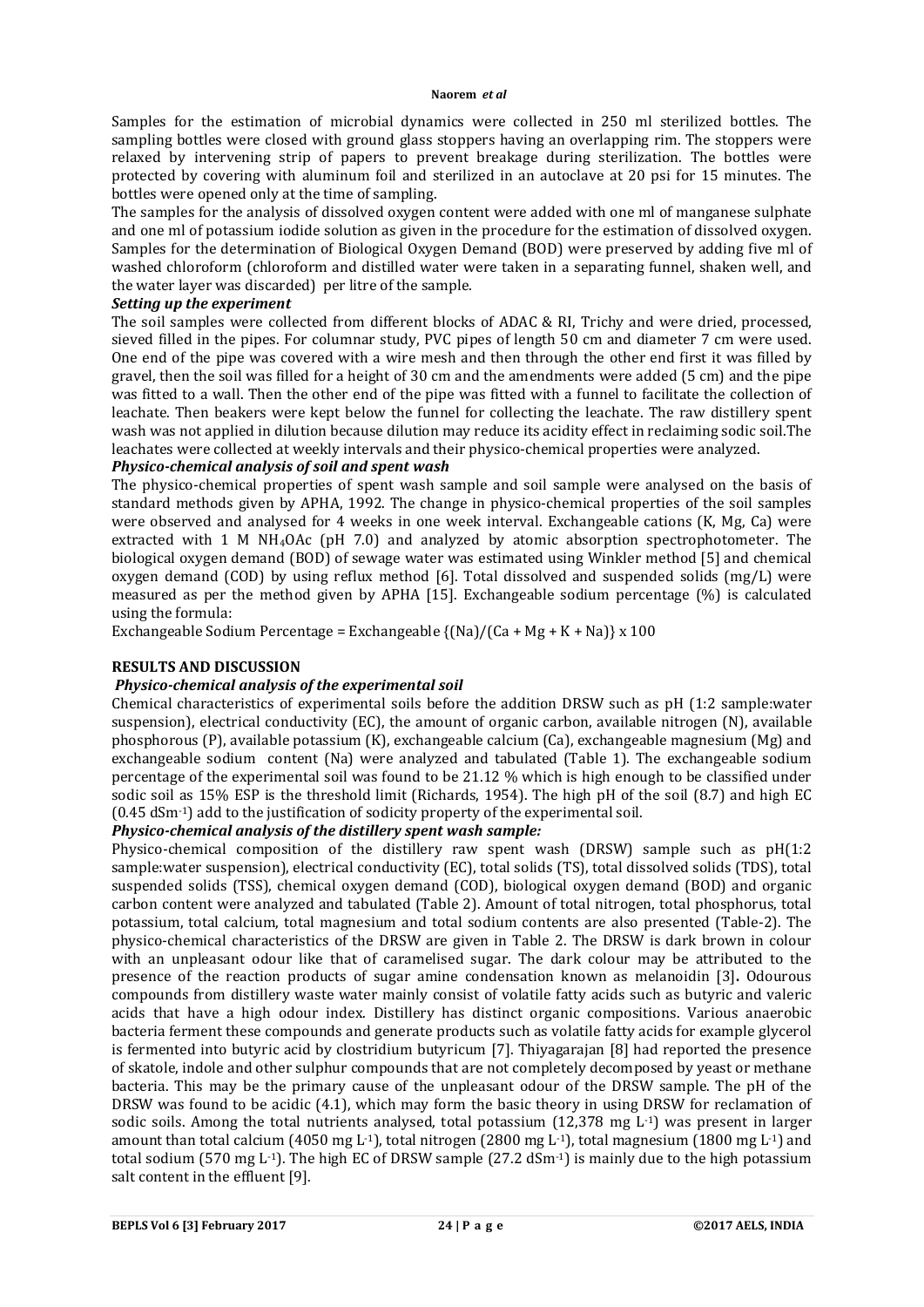#### *Effect of distillery raw spent wash on soil pH*

It was found that the pH of the spent wash was acidic in nature i.e. 4.1, which can be helpful in reducing the high pH of sodic soil i.e 8.7 denoting the dominance of sodium among the cations and carbonates/bicarbonates from anions [4]. After the treatment of raw distillery spent wash on the experimental soil, the pH starts decreasing at the first week itself i.e 8.2 from the initial value of 8.7. In the following weeks, it was also observed that, the pH kept on decreasing till 7.20 in fourth weeks (Table 3). It may be explained by the fact that the strongly acidic nature of the spent wash may have solubilised free lime in soil releasing Ca ions. These Ca ions replace exchangeable Na ions which in turn form soluble sodium salts. In addition to this, other cations and anions particularly Ca, Mg, K chlorides and sulphates present in raw spent wash might also have contributed for reducing the pH. This may also be attributed to the removal of carbonates and bicarbonates of sodium to a greater extent after reclamation. Similar reduction in pH was reported by Harron and Bose, [10].

### *Effect of distillery raw spent wash on soil EC*

Electrical conductivity of the soil extract indicates concentration of soluble salts in the soil solution. From the experiment, it was found even though there was a buildup of EC during the first week but due to subsequent leaching process there was reduction in EC in later weeks (Table 3). Increased EC values were due to the soluble salts added to the soil through raw spent wash (EC 27.2 dSm-1). However, EC values recorded in the soils were high enough to make the soil saline i.e. the EC values were less than the safer limit of 2 dSm<sup>-1</sup> [3]. This might be due to leaching of salts through drainage. Results obtained are in accordance with the findings of Baskar *et al.,* [3].. This might be due to the presence of high concentration of soluble salts present in raw spent wash that were added to the soils at different levels.

### *Effect of Spent wash and different organic amendments on soil organic carbon*

Distillery spent wash contain heavy load of organic matter as it is of plant origin. Perusals of the data revealed that there was a marginal increase in organic carbon content of soil at the end of the fourth week compared to the first week i.e from the initial value of 0.53 % to 2.84 %. (Table 3). The increase in organic carbon content of the soil might be due to the decomposition and humification of organic matter supplied through RSW. This is in line with the findings of Kayalvizhi *et al,* [12]. The results also support the findings of Devarajan et al., [13] who opined that the significant increase in the organic carbon content of the soil with distillery effluent irrigation would be attributed to the high load of organic carbon in the effluent. The spent wash with high BOD (12800 mg  $L^{-1}$ ) and organic carbon (2.4%) content enriched the soil with organic matter which in turn increased the soil organic carbon. This is in accordance with Racault, [11] who reported that the distillery effluent was concentrated with soluble forms of organic matter.

#### *Effect of distillery spent wash on soil exchangeable nutrients*

Persual of the data revealed that there was a marginal increase in exchangeable calcium content of soil at the end of the fourth week  $(16.9 \text{ cmol}(p^*)kg^{-1})$  as compared to the first week  $(16.5 \text{ cmol}(p^*)kg^{-1})$ . Similarly, in case of exchangeable magnesium, there was an increase from first week (3.50 cmol(p+)kg-1) to fourth week (3.90 cmol(p+)kg-1) as shown in Table 3. This might be attributed to leaching of Ca+Mg salts from the soil due to drainage. Increase in exchangeable Ca+Mg content after application of raw spent wash was attributed to greater replacement of exchangeable Na by the Ca+Mg ions released from the native soil  $CaCO<sub>3</sub>$  because of solubilization due to acidic nature of raw spent wash. Reduced exchangeable  $Ca+Mg$  in subsequent periods might be due to leaching effect brought about by application of good quality of water and the results obtained with regard to Ca+Mg concentration closely resemble the observations made by Chidankumar and Chandraju, [14]. There was a gradual decrease in exchangeable potassium and exchangeable sodium content of the soil as depicted in Table 3. This change was also reflected in decreasing values of EC that has been reported likewise by Sharma *et al.,* [9]. The gradual reduction of ESP at subsequent stages was due to slow replacement of highly bound exchangeable sodium on exchangeable site at lower levels of ESP. The marked decrease in ESP was noticed in sodic soil because of the presence of  $CaCO<sub>3</sub>$  that gets solubilized due to acidic nature of raw spent wash releasing free Ca ions which replace the sodium from the exchangeable sites. Similar findings were obtained when Saliha, 2003 use raw spent wash to reclaim sodic soils.

**Table 1:** Table showing the physico-chemical properties of the experimental soil before the application of RDSW

| Sl.No. | <b>Parameters</b> | Unit                     | <b>Values</b> |
|--------|-------------------|--------------------------|---------------|
|        | pΗ                | $\overline{\phantom{a}}$ | 8.7           |
|        | EC                | (dSm-1)                  | 0.45          |
|        | Nitrogen          | (kg ha <sup>-1</sup> )   | 207           |
|        | Phosphorus        | (kg ha-1)                | 17.12         |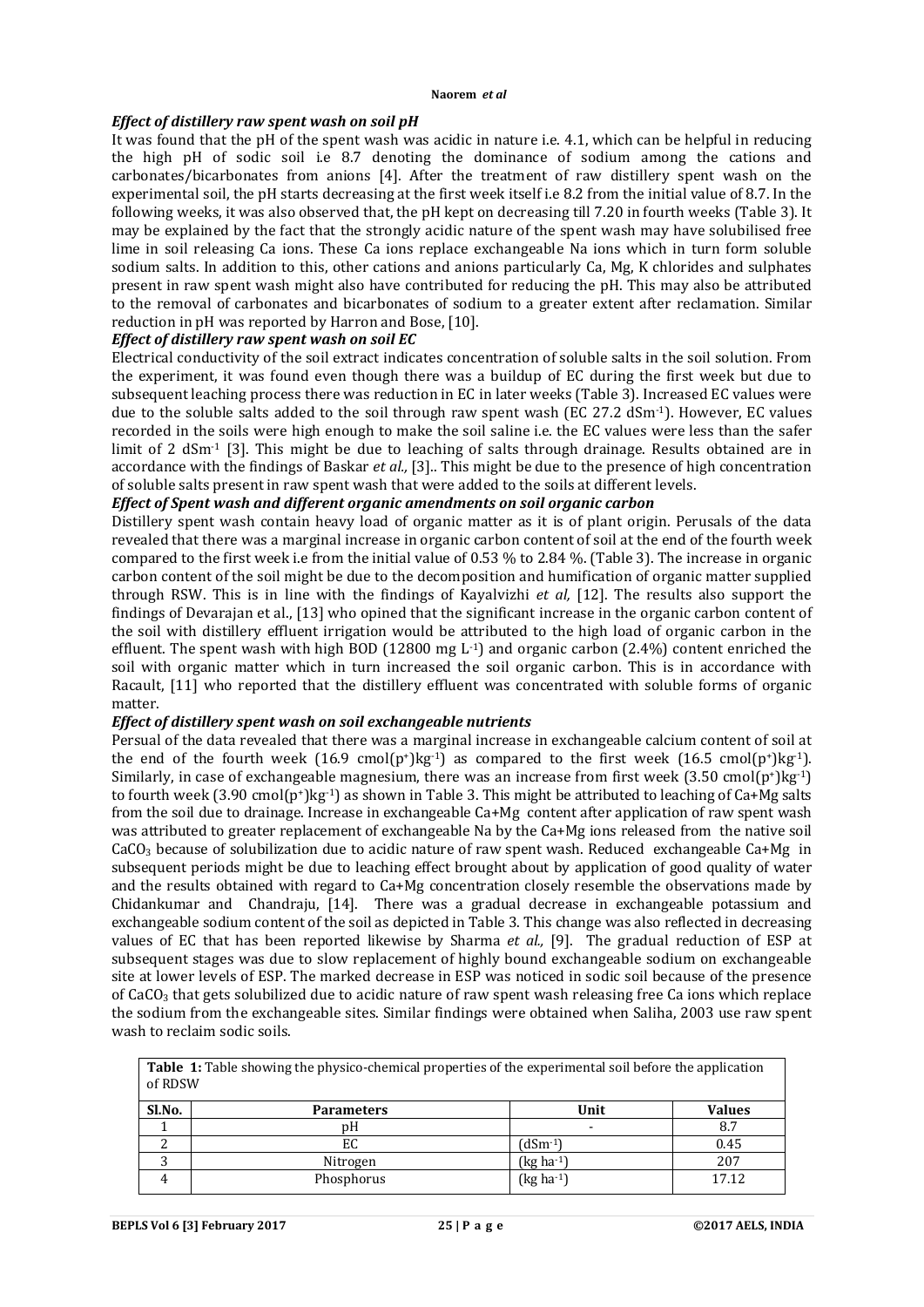|    | Potassium                            | (kg ha <sup>-1</sup> )            | 315   |
|----|--------------------------------------|-----------------------------------|-------|
| h  | Organic carbon                       | (%)                               | 0.53  |
|    | Exchangeable Ca+                     | $[c \text{ mol}(p+)kg^{-1}]$      | 16.1  |
|    | Exchangeable Mg <sup>+</sup>         | $[c \text{ mol}(p+) \text{kg-1}]$ | 3.50  |
|    | Exchangeable Na+                     | $[c \text{ mol}(p+) \text{kg-1}]$ | 3.20  |
| 10 | Exchangeable K <sup>+</sup>          | $[c \text{ mol}(p+) \text{kg-1}]$ | 0.48  |
|    | ESP (Exchangeable Sodium Percentage) | $\%$                              | 21.12 |

| <b>Table 2:</b> Table depicting the characteristics of the raw distillery spent wash |                                       |                        |  |  |  |
|--------------------------------------------------------------------------------------|---------------------------------------|------------------------|--|--|--|
| SI. No                                                                               | <b>Values</b><br><b>Parameter</b>     |                        |  |  |  |
|                                                                                      | Colour                                | Dark Brown             |  |  |  |
| 2                                                                                    | 0dour                                 | Unpleasant burnt sugar |  |  |  |
| 3                                                                                    | pH                                    | 4.1                    |  |  |  |
| 4                                                                                    | EC(dS/m)                              | 27.2                   |  |  |  |
| 5                                                                                    | BOD (5 days at $20^{\circ}$ C) (mg/L) | 60,100                 |  |  |  |
| 6                                                                                    | COD (5 days at $20^{\circ}$ C) (mg/L) | 1,20,300               |  |  |  |
| 7                                                                                    | Total solids (mg/L)                   | 96,450                 |  |  |  |
| 8                                                                                    | Total dissolved solids (mg/L)         | 80,990                 |  |  |  |
| 9                                                                                    | Total suspended Solids (mg/L)         | 42,765                 |  |  |  |
| 10                                                                                   | Organic carbon (%)                    | 6.4                    |  |  |  |
| 11                                                                                   | Nitrogen (mg/L)                       | 2800                   |  |  |  |
| 12                                                                                   | Phosphorus (mg/L)                     | 1200                   |  |  |  |
| 13                                                                                   | Potassium (mg/L)                      | 12,378                 |  |  |  |
| 14                                                                                   | Calcium (mg/L)                        | 4,050                  |  |  |  |
| 15                                                                                   | Magnesium (mg/L)                      | 1800                   |  |  |  |
| 16                                                                                   | Sodium $(mg/L)$                       | 570                    |  |  |  |

| Table 3: Table depicting change in physico-chemical properties of the sodic soil sample, reflecting the potential of<br>RDSW as an efficient amendment for sodic soils (values of 5 replications) |                 |                 |                 |                 |      |  |  |  |
|---------------------------------------------------------------------------------------------------------------------------------------------------------------------------------------------------|-----------------|-----------------|-----------------|-----------------|------|--|--|--|
| <b>Parameters</b>                                                                                                                                                                                 | I week          | II week         | III week        | <b>IV</b> week  | Mean |  |  |  |
| Soil pH                                                                                                                                                                                           | $8.2 \pm 0.04$  | $8.00 \pm 0.01$ | $7.46 \pm 0.04$ | $7.20 \pm 0.02$ | 7.7  |  |  |  |
| Soil $EC(dS/m)$                                                                                                                                                                                   | $0.55 \pm 0.12$ | $0.54 \pm 0.8$  | $0.49 \pm 0.4$  | $0.46 \pm 0.3$  | 0.51 |  |  |  |
| Soil organic carbon (%)                                                                                                                                                                           | $2.77 \pm 0.04$ | $2.79 \pm 0.09$ | $2.82 \pm 0.03$ | $2.84 \pm 0.04$ | 2.81 |  |  |  |
| Exchangeable calcium<br>$[c \text{ mol}(p+) \text{kg-1}]$                                                                                                                                         | $16.5 \pm 0.18$ | $17.1 \pm 0.08$ | $16.8 \pm 0.9$  | $16.9 \pm 0.10$ | 16.8 |  |  |  |
| Exchangeable sodium<br>$[c \text{ mol}(p+)]$                                                                                                                                                      | $3.12 \pm 0.23$ | $3.10\pm0.17$   | $2.97 \pm 0.07$ | $2.82 \pm 0.14$ | 3.00 |  |  |  |
| Exchangeable potassium<br>$[c \text{ mol}(p+)]$                                                                                                                                                   | $0.56 \pm 0.06$ | $0.48 \pm 0.1$  | $0.45 \pm 0.10$ | $0.40\pm0.06$   | 0.47 |  |  |  |
| Exchangeable magnesium<br>$[c \text{ mol}(p+) \text{kg-1}]$                                                                                                                                       | $3.50 \pm 0.02$ | $4.47 \pm 0.07$ | $4.45 \pm 0.1$  | $3.90 \pm 0.12$ | 4.08 |  |  |  |
| ESP(%)<br>Each value represents mean Letendard deviation. Each mean is the everyor of five replicates                                                                                             | $18.5 \pm 0.1$  | $15.4 \pm 0.6$  | $11.6 \pm 0.1$  | $9.3 \pm 0.8$   | 13.7 |  |  |  |

# Each value represents mean ± standard deviation. Each mean is the average of five replicates.

#### **CONCLUSION**

Reduction in soil pH from 8.24 to 7.20, soil EC (dSm<sup>-1</sup>) from 0.55 to 0.46, Exchangeable sodium (c mol (p<sup>+</sup>) kg-1) from 3.12 to 2.82 and ESP (%) from 18.5 to 9.3 in four weeks of treatment showed that continuous application of distillery spent wash may further reduce these values which are important in determining the efficiency of an amendment in reclaiming sodic soils. If the distillery spent wash finds its access to open drains, it may pose serious threats to water as well as soil quality. Therefore, as it is a good source of nutrients and organic matter, it can be used as a potential amendment in reclaiming sodic soils. The reuse of the distillery effluents in agriculture calls the attention of many workers associated with various waste clean-up programmes and may form one of the basic strategies of many missions. Further research on the application of distillery spent wash in agriculture would help the farmers to cut down costs of fertilizers and facilitate reduction of pollutant load in aquatic system. Farm trials in several locations as well as effect of different dilutions of distillery spent may be studied.